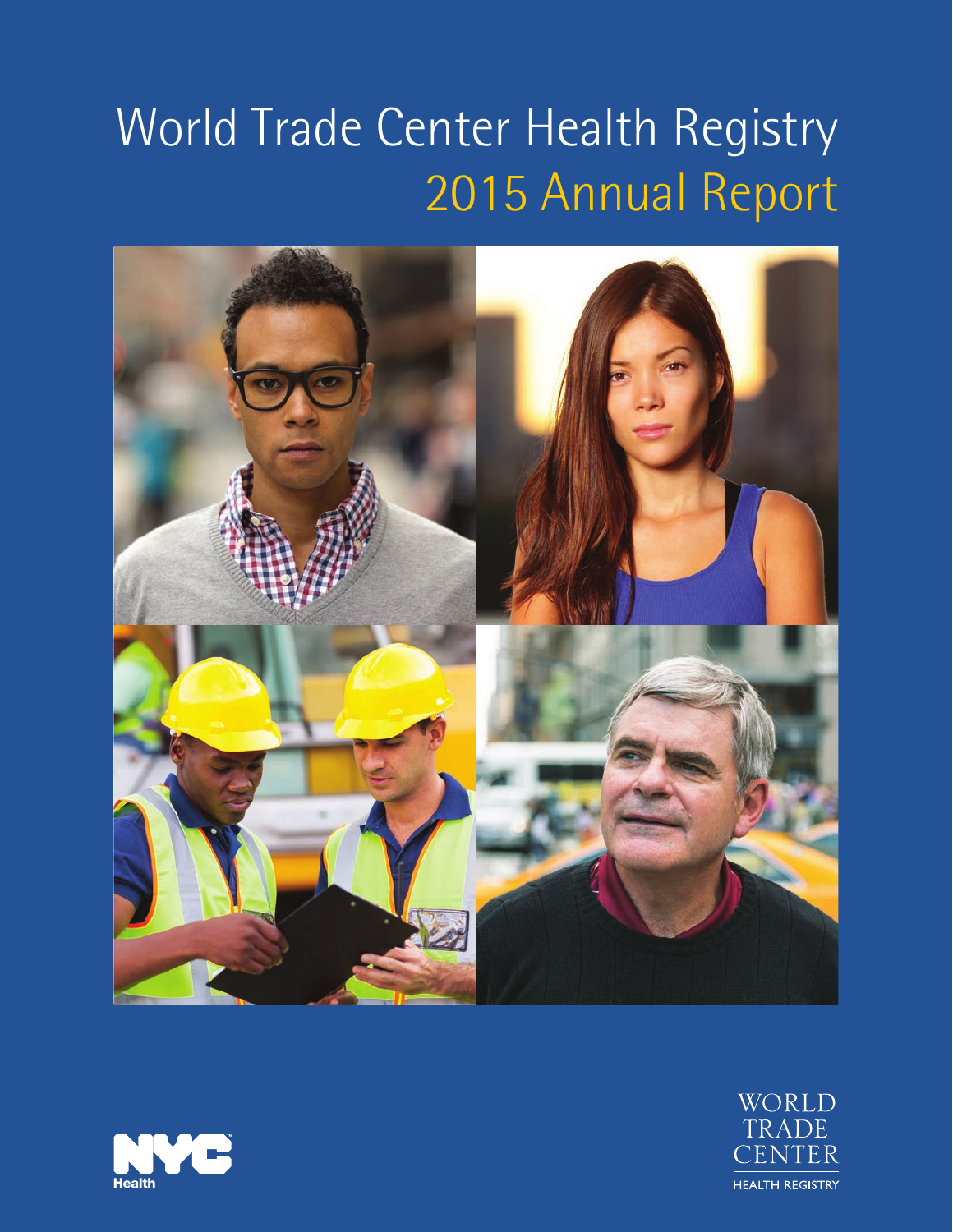

#### Dear Enrollees:

In this report, you will find recent Registry findings on posttraumatic stress disorder (PTSD), asthma, respiratory symptoms, gastroesophageal reflux symptoms (GERS), rheumatoid arthritis, birth outcomes and other health outcomes. Brief videos explaining some of these findings can also be found at **nyc.gov/9-11HealthInfo**.

Your participation in our surveys helps make our reports possible. You should have received the **2015 Health Survey** recently by mail or email. Enrollees who reported post-9/11 asthma also should have received the **2015 Asthma Survey**. These surveys allow the Registry to get a more complete picture of the health effects of 9/11 and help to inform 9/11-related health care.

The Registry continues to encourage enrollees who report 9/11-related symptoms and conditions to apply to the WTC Health Program (WTCHP) for monitoring and/or treatment. Since July 2013, the Registry's Treatment Referral Program (TRP) has reached out to over 10,000 enrollees and provided WTCHP applications and assistance to almost 7,000 enrollees.

If you have any questions or need a copy of either survey, please contact **866-NYC-WTCR (866-692-9827)** or **[wtchr@health.nyc.gov](mailto:wtchr@health.nyc.gov)**, or visit **nyc.gov/9-11HealthInfo**.

Thank you for your continued commitment to the Registry.

Sincerely,

Mark Farfel, ScD Director

## **About the Registry**

The World Trade Center Health Registry is the largest post-disaster public health registry in United States history, tracking the health of more than 71,000 people directly exposed to the World Trade Center disaster. The Registry was established by the New York City Department of Health and Mental Hygiene and the federal Agency for Toxic Substances and Disease Registry. The National Institute for Occupational Safety and Health has funded the Registry since May 2009.

#### **9/11 Treatment Referral Program (TRP)**

The Registry's TRP was created to help enrollees and others who might be eligible get care for 9/11-related health problems at no out-of-pocket cost. If you, a loved one or someone you know has a 9/11-related health problem, contact the Registry's Treatment Referral Program at **888-WTC-7848 (888-982-7848).**

#### **WTC Health Program**

The federal WTC Health Program provides medical services for 9/11-related health problems at no cost to eligible responders and survivors. For more information, call **888-982-4748** or visit **[www.cdc.gov/wtc/](file:///C:\Users\josoro\AppData\Local\Microsoft\Windows\Temporary%20Internet%20Files\Content.Outlook\CIZ2VI0Q\www.cdc.gov\wtc\)**.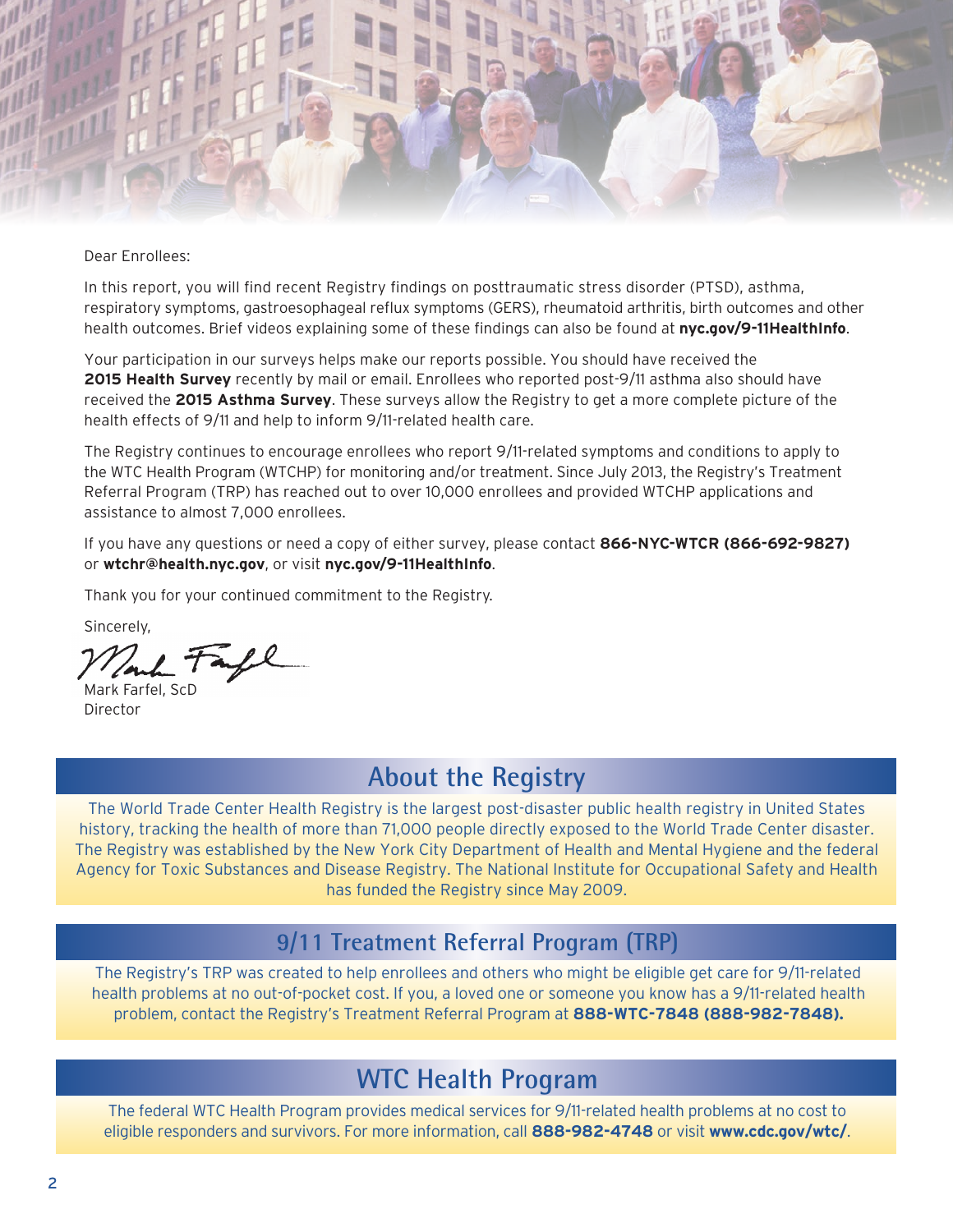## **Registry Highlights in 2015 Publications**

- 1. **PTSD After Hurricane Sandy:** Among adult Registry enrollees who lived in flood zones during Hurricane Sandy, those who experienced a greater number of Sandy-related traumatic events, had a history of 9/11-related PTSD or low social support were significantly more likely to have Sandy-related PTSD 5 to 12 months after the hurricane. *(International Journal of Emergency Mental Health, 2015)*
- 2. **Chronic Probable PTSD Among Police:** Fifty percent of police enrollees who experienced probable PTSD for the first time following 9/11 continued to have probable PTSD in 2012. PTSD was resolved for the other half of police enrollees experiencing probable PTSD for the first time. *(American Journal of Industrial Medicine, 2015)*
- 3. **PTSD Among WTC Responders:** Symptoms of PTSD reported by responders were examined over an eight to nine year period. Most responders indicated few or no symptoms of PTSD. Others indicated mild PTSD that worsened over time, higher levels of PTSD that improved over time or symptoms of PTSD that remained consistently

high or low. High or worsening PTSD was associated with 9/11-related exposures and adverse circumstances during the study period. *(Journal of Traumatic Stress, 2015)* 

- 4. **Cigarette Smoking and 9/11-Related PTSD:**  Smoking prevalence among adult enrollees declined significantly from 12.6 percent in 2004 to 9.2 percent in 2012. Enrollees with PTSD were more likely to be smokers. In 2012, 15.4 percent of enrollees with PTSD were smokers compared to 7.9 percent of enrollees without PTSD. Enrollees with PTSD were also less likely to quit smoking. *(Preventive Medicine, 2015)*
- 5. **9/11-Related Exposure and Household Disaster Preparedness:** Being prepared was defined by having at least seven of the eight standard preparedness items, such as an evacuation plan, food, water and a radio. Results showed that over one-third of the 4,496 surveyed enrollees were prepared for Hurricane Sandy. High levels of 9/11 exposure were associated with being prepared. *(Disaster Medicine and Public Health Preparedness, 2015)*

#### **Findings Reported at 2015 Conferences**

- 1. **Asthma:** Working at the Staten Island landfill during the cleanup after 9/11 was associated with new-onset asthma, even after controlling for other risk factors.
- 2. **Drug-Related Overdose Deaths:** Preliminary results suggest that enrollees who died from drug-related overdoses had 9/11-related exposures and PTSD. This study is ongoing.
- 3. **Rheumatoid Arthritis:** Preliminary results suggest that enrollees who were caught in the dust cloud on 9/11, had PTSD or served as a responder were more likely to report probable rheumatoid arthritis. This study is ongoing.
- 4. **Gastroesophageal Reflux Symptoms (GERS):**  9/11-related asthma and PTSD were associated with the persistence and subsequent development of GERS. The combination of either condition with GERS was associated with decreased quality of life.
- 5. **Persistent Lower Respiratory Symptoms (LRS) Follow-Up Study:** Many Lower Manhattan residents and workers who participated in a 2010 study were found to have resolved lower respiratory symptoms by 2014. However, participants with PTSD were more likely to have persistent LRS.

6. **Adverse Birth Outcomes:** Among infants delivered to Registry enrollees between September 11, 2001 and December 31, 2010, low birth weight and preterm deliveries were associated with 9/11-related exposures and probable PTSD during the earlier part of the study period (through 2003). This study is ongoing.